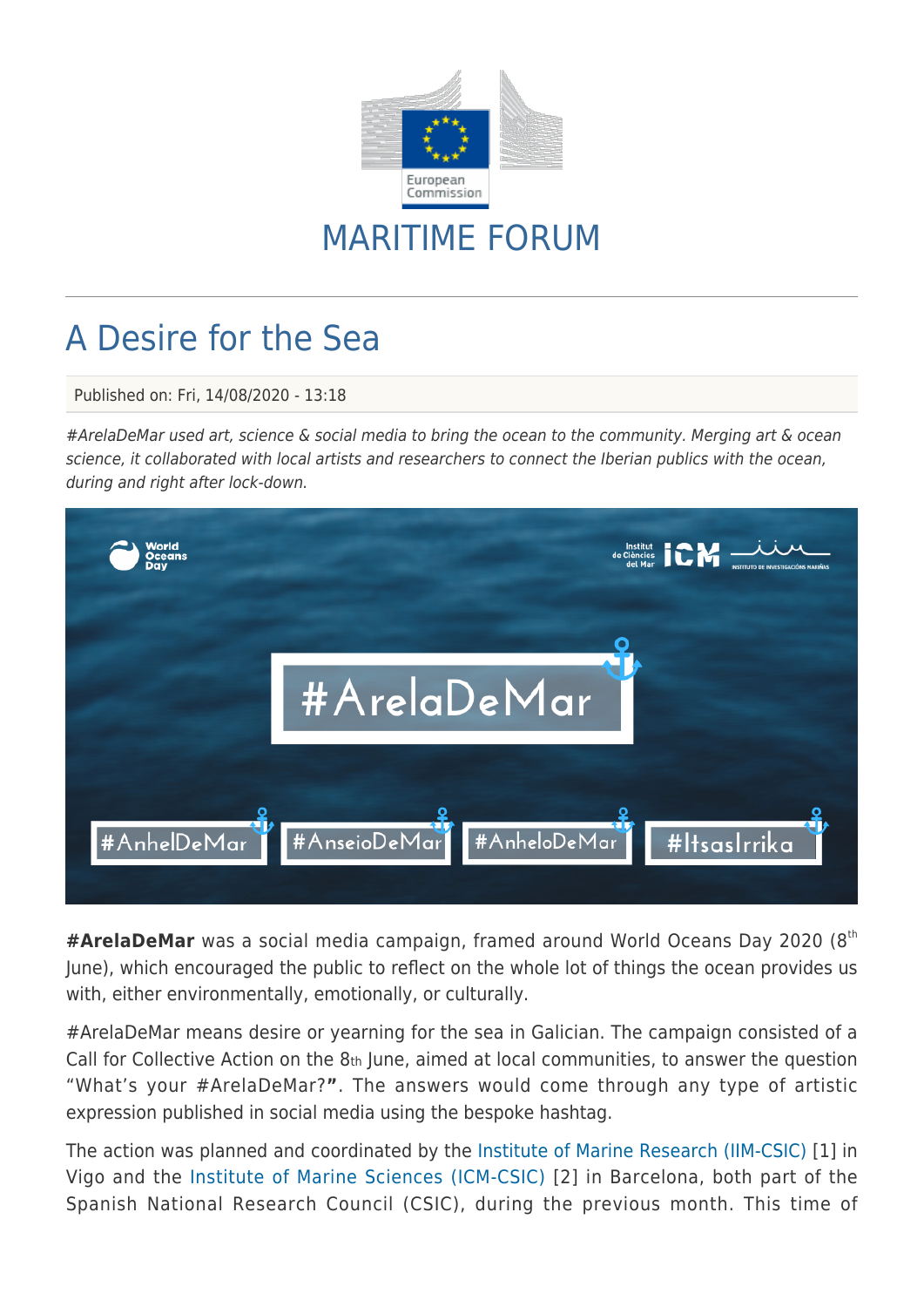preparation and promotion led to [a series of collaborations with local creators](http://www.iim.csic.es/index.php/actividades/arela-de-mar/arela-de-mar-galeria/?lang=gl) [3], from YouTubers to singers, who [made](http://www.iim.csic.es/index.php/actividades/arela-de-mar/arela-de-mar-galeria/) [\[](http://www.iim.csic.es/index.php/actividades/arela-de-mar/arela-de-mar-galeria/)4] [4[\]al](http://www.iim.csic.es/index.php/actividades/arela-de-mar/arela-de-mar-galeria/) [4][l kind of creations](http://www.iim.csic.es/index.php/actividades/arela-de-mar/arela-de-mar-galeria/) [4] about their wishes from, and for, the ocean.

In addition, the action was extended to the rest of Spain and Portugal, translating the hashtag to Catalan, Spanish, Basque and Portuguese (#AnhelDeMar, #AnheloDeMar, #ItsasIrrika and #AnseioDeMar), and [a music video](https://www.youtube.com/watch?v=lmt16fFHdd8&feature=emb_logo) [5] was created with the public's messages and the music of the Catalan artist L'Últim Indi. It also involved many scientific and cultural organizations as collaborators.

"The ocean acts like a symbol. Its vastness, diversity, strength and mystery create an image in everyone's mind with the capacity of deeply connecting with people." - says Jaime Amaro-Blanco, one of the coordinators of the action at IIM-CSIC - "Art, in turn, makes this image easily recognisable to the public, creating a common link which unites us all. It is this link, this deep bond, which is key to foster ocean literacy, making our communities aware of how we all affect the ocean and how the ocean affects us."

Up to the 8th June, the action managed to involve 17 artists and researchers, mainly from Galicia but also from Catalonia. These collaborations built momentum towards World Oceans Day, when 58 other people from Spanish and Portuguese communities, followed the call, expressing their desires & concerns through art. It is worth highlighting the diversity of creations the action received (dances, poems, songs, crochet, origami, illustration, etc) and themes mentioned (pollution, plastics, investment in science, ocean management, protection of biodiversity, etc).

The coordinating team takes pride on the result. According to Julia Castro-Fernández, also from IIM-CSIC, "more than the quantity of participants, it is the quality of the art produced, and the connections created which excite me. Here, at our Institutes, we will continue fostering these actions which bridge the gap between the public, the ocean and, therefore, our research."

If you need any further information or seek a potential collaboration, please, contact Jaime Amaro-Blanco (Public Engagement Unit – IIM-CSIC) using the feedback/send a message form below.

## Feedback and questions

| Your full name $*$   |  |
|----------------------|--|
| Your email address * |  |
| Your message *       |  |
| Submit               |  |

Published on Maritime Forum ([https://webgate.ec.europa.eu/maritimeforum\)](https://webgate.ec.europa.eu/maritimeforum) **Source URL:** https://webgate.ec.europa.eu/maritimeforum/en/node/4962